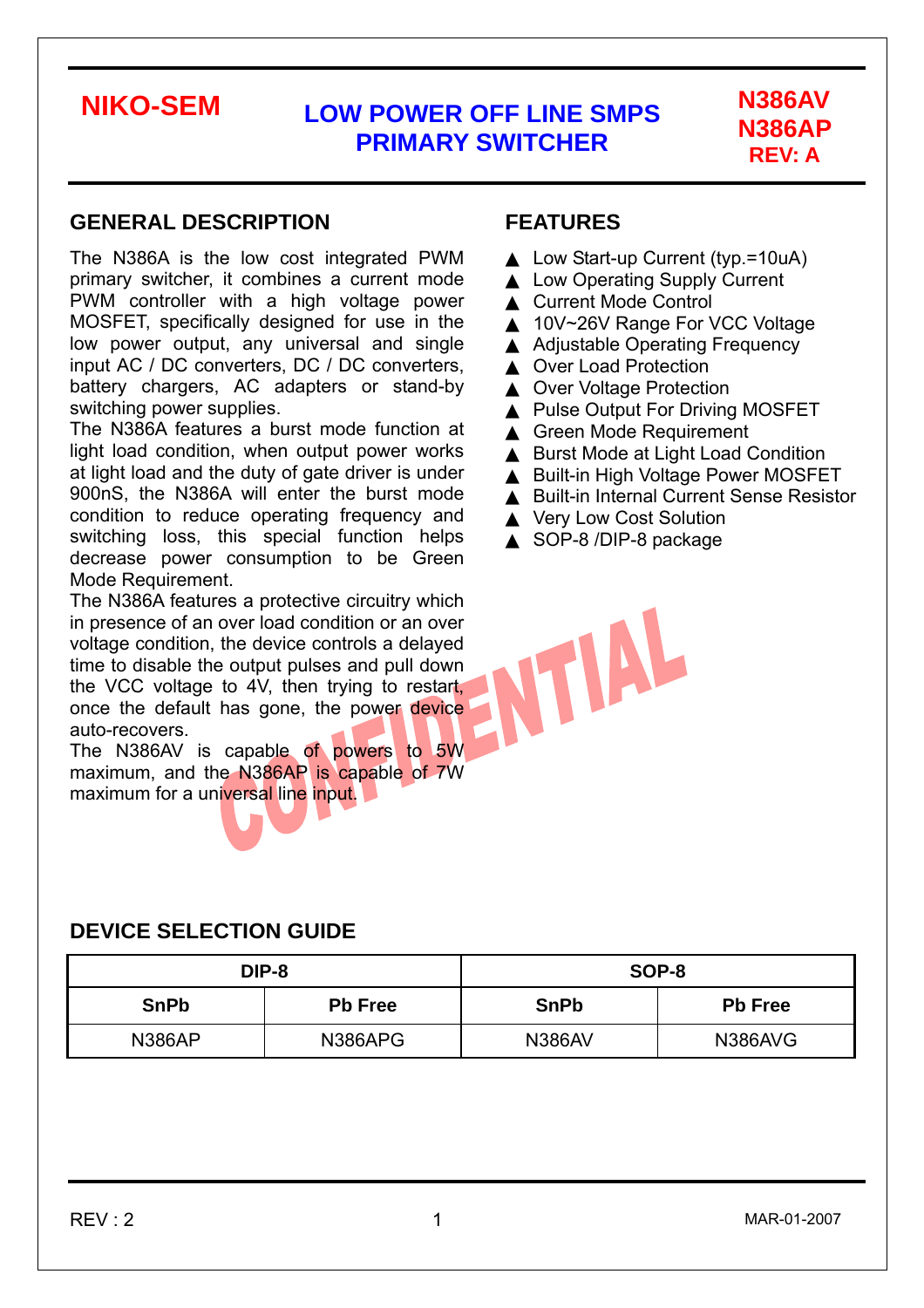

#### **BLOCK DIAGRAM OSCILLATOR** Rext FB 1 8 OVP PULSE GENERATOR BLANK **VCC** 2 **1** (  $\wedge$  ) 1 1 11/10 1 1 1 UVLO 100K 5 820 + PROTECTION VCC< 4V  $\sqrt{ }$ -  $4K$ RELEASE  $\leftarrow$  GREEN 1.85V NC  $\frac{3}{2}$   $\frac{2}{3}$   $\frac{1}{2}$ 6 GND 2K OLP 0.65V  $\frac{1}{4}$ 47 PULSE DRIVER + 5 DRAIN  $\left\{\n\begin{array}{ccc}\n1 & 0 & 0 \\
0.65 & 0.000 & 0.0000 \\
0.65 & 0 & 0.0000 & 0.0000\n\end{array}\n\right\}$ - 1K 0.65V 22<br>270K 旧 SO 3.6 4

### **ABSOLUTE MAXIMUM RATINGS**

| <b>PARAMETER</b>                           | <b>SYMBOL</b>         | <b>LIMITS</b>  | <b>UNITS</b> |
|--------------------------------------------|-----------------------|----------------|--------------|
| Power supply voltage                       | <b>Vcc</b>            | 30             |              |
| <b>Switching Drain-Source Voltage</b>      | <b>V<sub>DS</sub></b> | $-0.3$ to 650  |              |
| <b>Continuous Drain Current</b>            | ID                    | 0.5            | A            |
| Source to GND Voltage                      | <b>Vso</b>            | $-0.3$ to 5    |              |
| , SOP / DIP<br>Power Dissipation at Ta =50 | <b>PTOT</b>           | 1000 /1200     | mW           |
| <b>Junction Temperature</b>                | Ti                    | $-25 \sim 150$ |              |
| Storage Temperature                        | <b>TSTG</b>           | $-55 \sim 150$ |              |
| Lead Temperature (Soldering) 10S           | <b>TLEAD</b>          | 300            |              |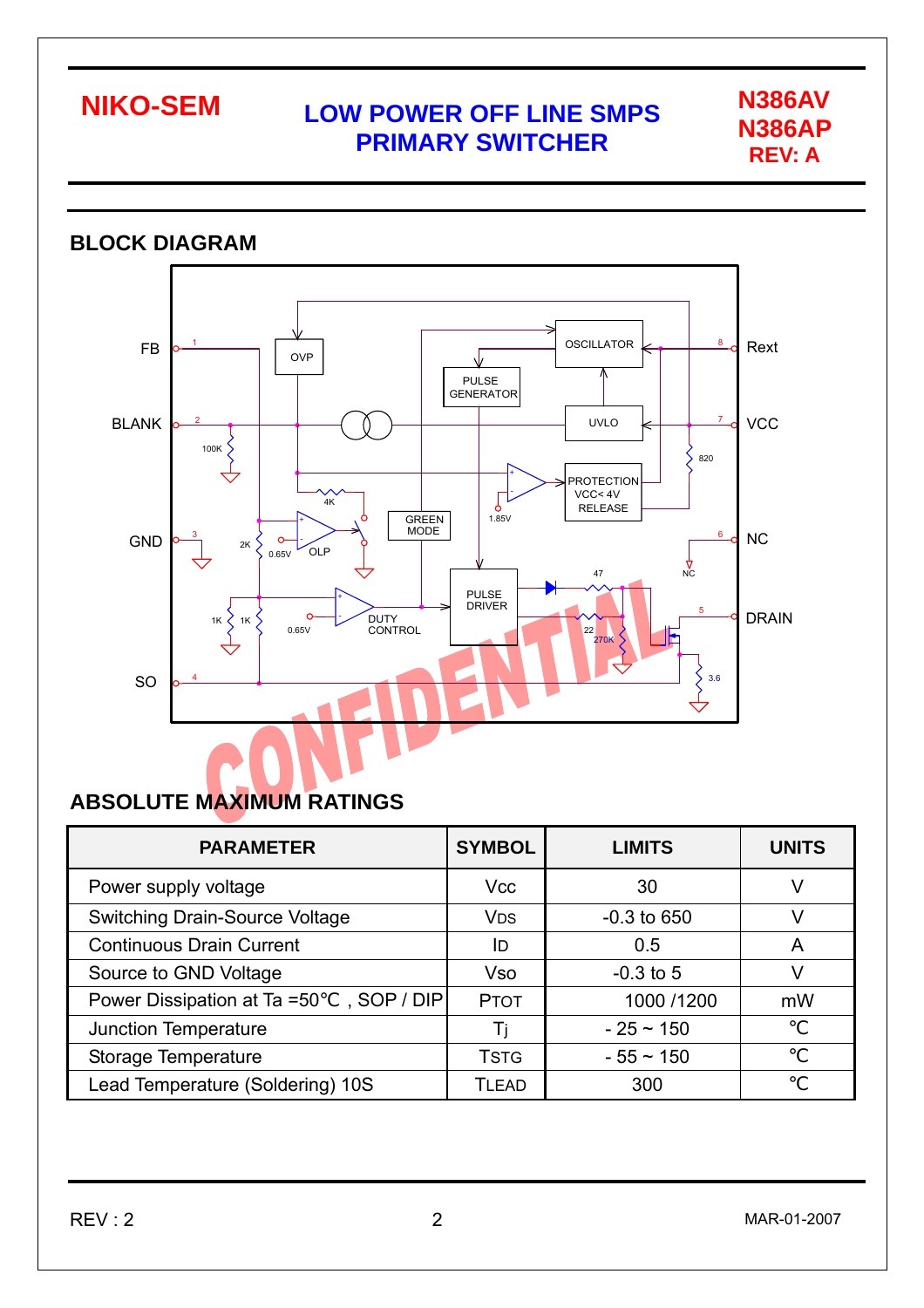

### **THERMAL DATA**

| <b>PARAMETER</b>                              | <b>SYMBOL</b> | SOP-8 | DIP-8 | <b>UNIT</b> |
|-----------------------------------------------|---------------|-------|-------|-------------|
| <b>Thermal Resistance Junction to Ambient</b> | θia           | 53    | 45    | /W          |
| Thermal Resistance Junction to Case           | θic           | 23    | 15    | /W          |

### **ELECTRICAL SPECIFICATIONS**

(Vcc =15V, Ta =  $-25$  to 125 , unless otherwise specified)

| <b>PARAMETER</b>                                   | <b>SYMBOL</b>                                                     | <b>CONDITIONS</b>                   | <b>MIN</b> | <b>TYP</b>   |              | <b>MAX UNITS</b> |  |  |  |  |
|----------------------------------------------------|-------------------------------------------------------------------|-------------------------------------|------------|--------------|--------------|------------------|--|--|--|--|
| <b>SUPPLY VOLTAGE SECTION</b>                      |                                                                   |                                     |            |              |              |                  |  |  |  |  |
| <b>Turn-on Threshold</b>                           | Vcc(ON)                                                           | $Ta = 25$                           | 16         | 17           | 18           | $\vee$           |  |  |  |  |
| <b>Turn-off Threshold</b>                          | Vcc(OFF)                                                          | $Ta = 25$                           | 9.5        | 10           | 10.5         | $\vee$           |  |  |  |  |
| <b>Operating Voltage Range</b>                     | <b>Vcc</b>                                                        |                                     | 10.5       | 15           | 26           | $\vee$           |  |  |  |  |
| <b>Operating Supply Current</b>                    | Icc                                                               | <b>Rext=100K</b>                    |            | 1.0          |              | mA               |  |  |  |  |
| <b>OSCILLATOR SECTION</b>                          |                                                                   |                                     |            |              |              |                  |  |  |  |  |
| <b>Frequency Range</b>                             | fs                                                                | $Rext=100K$                         | 47         | 52           | 57           | <b>KHz</b>       |  |  |  |  |
| <b>POWER SECTION</b>                               |                                                                   |                                     |            |              |              |                  |  |  |  |  |
| <b>Drain-Source Voltage</b>                        | <b>BVDSS</b>                                                      | $ID = 1mA$                          | 650        |              |              | $\vee$           |  |  |  |  |
| <b>Off State Drain Current</b>                     | <b>IDSS</b>                                                       | VDS=650V, Tj=25<br>VDS=650V, Tj=125 |            |              | 0.1<br>0.3   | m <sub>A</sub>   |  |  |  |  |
| Drain-Source On State<br>Resistance                | ,ID=0.5A, N386AV<br>Tj=25<br>RDS(ON)<br>,ID=0.5A, N386AP<br>Ti=25 |                                     | -          | 16.5<br>16.5 | 19.5<br>19.5 | $\Omega$         |  |  |  |  |
| <b>Drain Capacitance</b>                           |                                                                   | <b>VDS=25V</b>                      |            | 12           |              | рF               |  |  |  |  |
| <b>Rise Time</b>                                   | tr                                                                |                                     |            | 250          |              | nS               |  |  |  |  |
| <b>Fall Time</b>                                   | tf                                                                |                                     |            | 100          |              | nS               |  |  |  |  |
|                                                    |                                                                   | 25<br>$Tj =$                        | 1.2        | 1.3          | 1.4          | $\vee$           |  |  |  |  |
| Max.Current Sense Voltage   Vcs(max)               |                                                                   | 100<br>$Tj =$                       | 1.1        | 1.2          | 1.3          | $\vee$           |  |  |  |  |
| <b>Over Voltage Protection</b><br><b>Threshold</b> | <b>VOVP</b>                                                       | Vcc= VOVP                           | 26         | 28           | 30           | $\vee$           |  |  |  |  |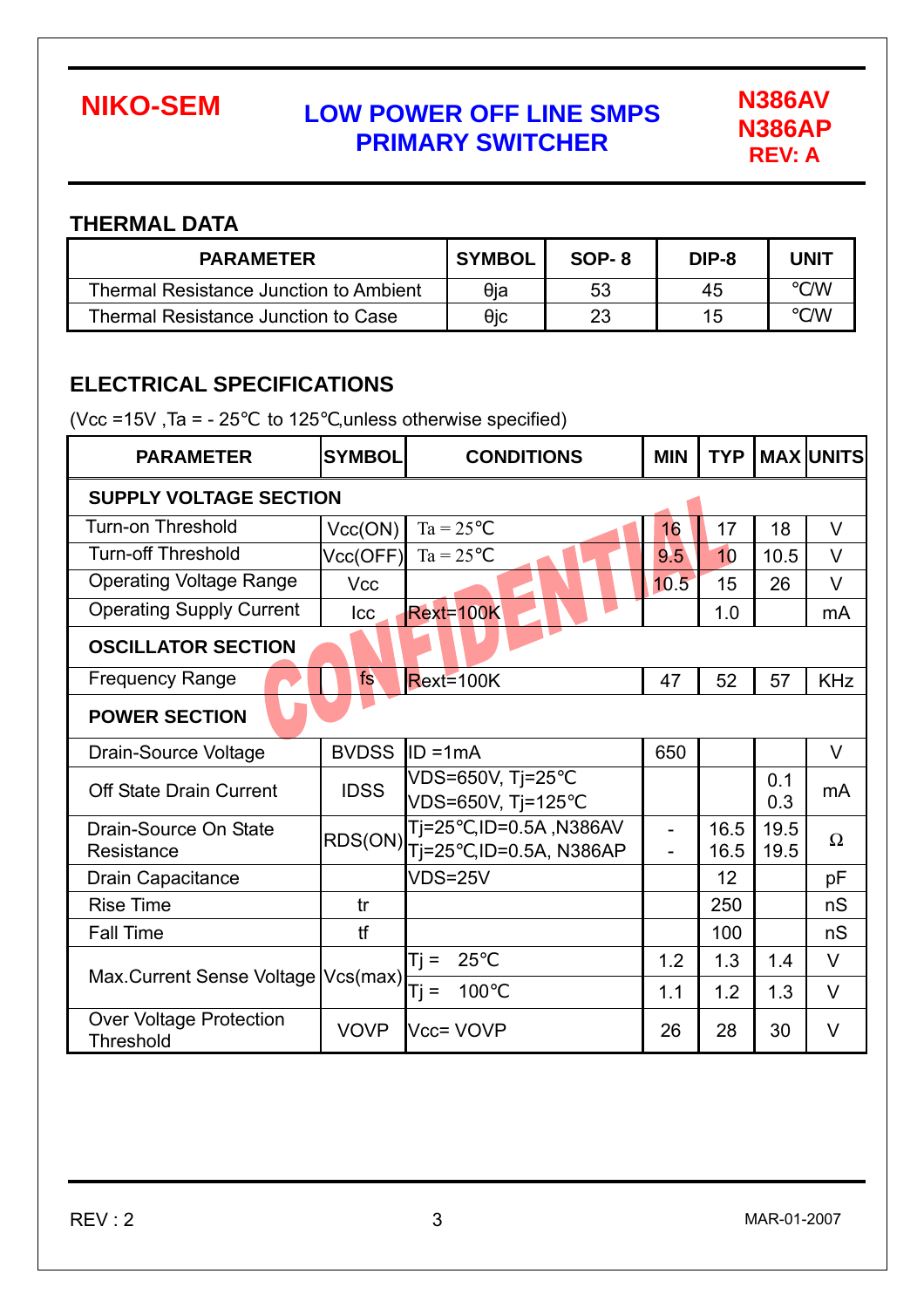

# **TYPICAL APPLICATION**

**N386AV---- OUTPUT<5W , N386AP---- OUTPUT<7W** 



## **OPERATION DESCRIPTION**

### **Under Voltage Lockout (UVLO)**

The turn-on/turn-off threshold are fixed at 17V/10V, The hold-up capacitor must be charged to 17V through the start-up resistor, then the device starts to work, if the hold-up capacitor be discharged to 10V, the device stops to work.

The hold-up capacitor should be enough to supply VCC before energy can be delivered from the auxiliary winding of the main transformer. VCC must not drop below 10V during start-up process. The UVLO function ensures the hold-up capacitor can adequately supply VCC.

#### **Start-Up Current**

The typical start-up current is only 10uA, This allows to use a high resistance of start-up resistor for minimizing power loss, therefore, a 2 M start-up resistor and a 10uF VCC hold-up capacitor would be sufficient for the typical application.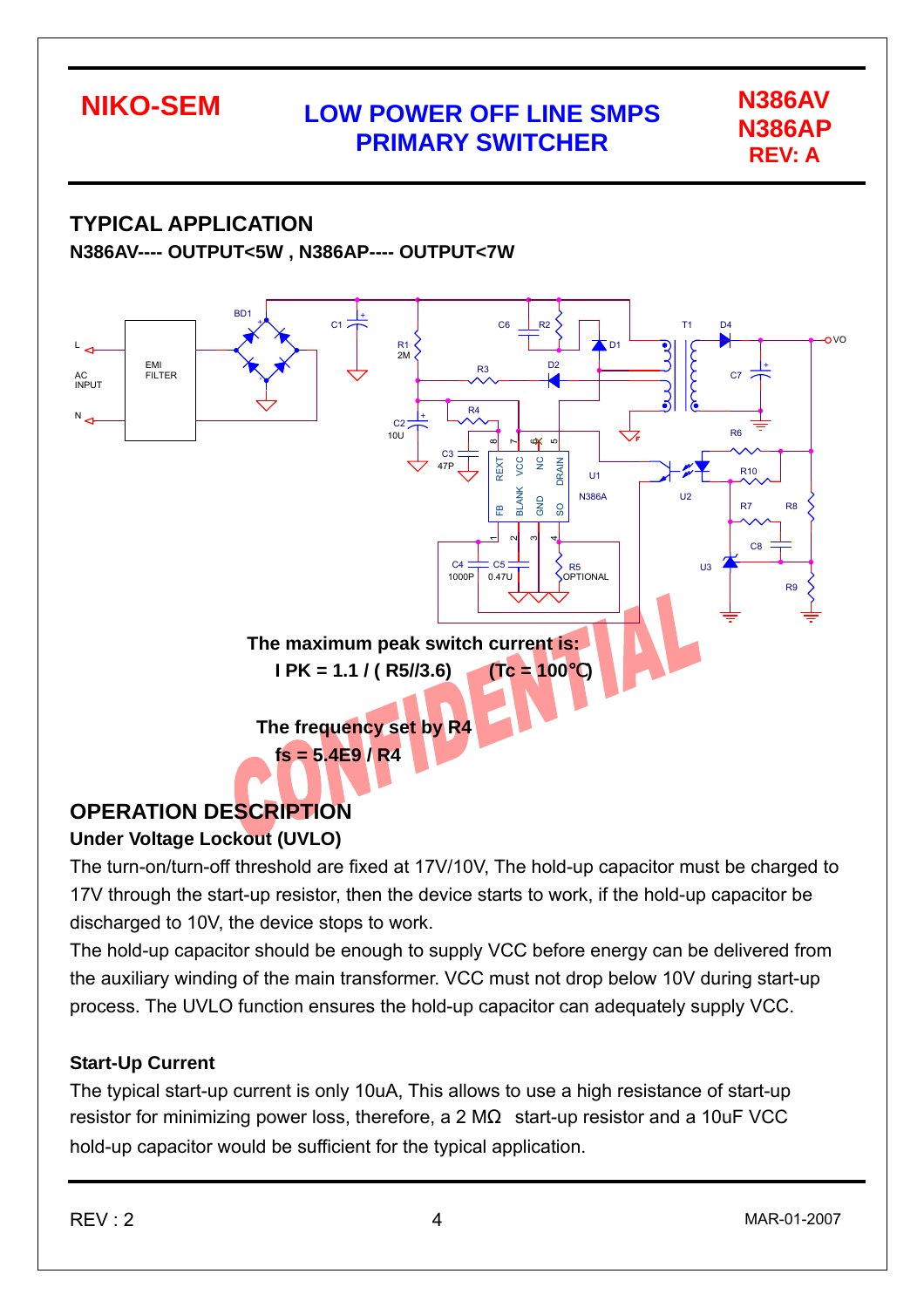# **N386AP REV: A**

#### **Internal Over-Voltage Protection**

The N386A has built in a internal OVP function to prevent damage due to over-voltage of VCC, When the voltage of VCC exceeds 28V, to disable the output pulses and pull down the VCC voltage to 4V, then trying to restart, once the default has gone, the power device auto-recovers.

#### **External Over-Voltage Protection**

The 386A is also provided an external OVP function to set lower over voltage threshold than internal OVP.



#### **Constant Limited Power compensation**

The N386A provides a constant limited power compensation, It used a special feedback control with an external capacitor 1000pF across FB pin and SO pin to make output power equal, no mater input is low or high line condition.

### **TYPICAL CHARACTERISTICS**



 $REV:2$  5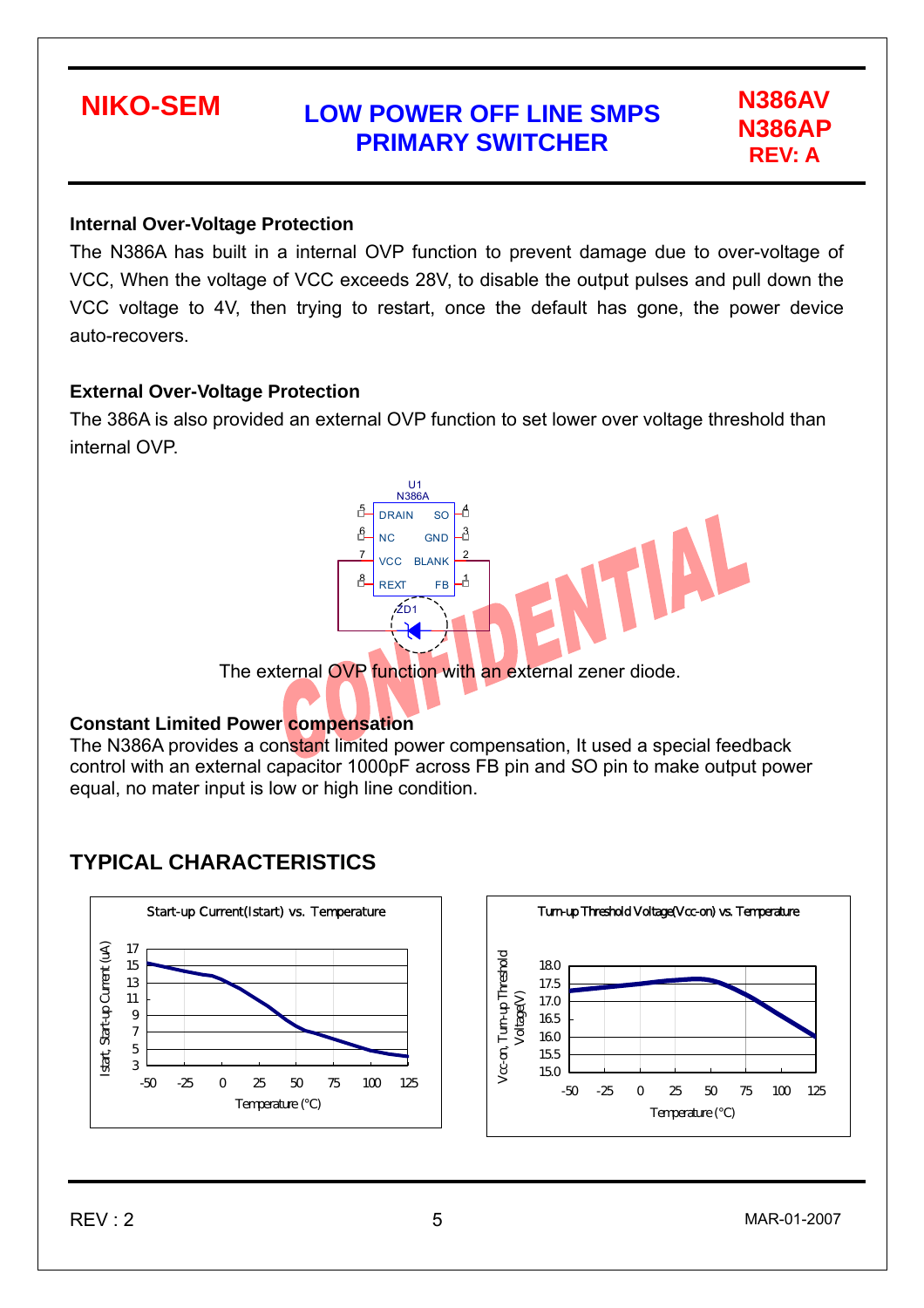**N386AP REV: A** 





-50 -25 0 25 50 75 100 125 Temperature ()









0.0  $Q2$  $Q<sub>4</sub>$ 0.6 0.8 1.0

Min. Feeback Voltage(V)

Min Fedrack Voltage(V)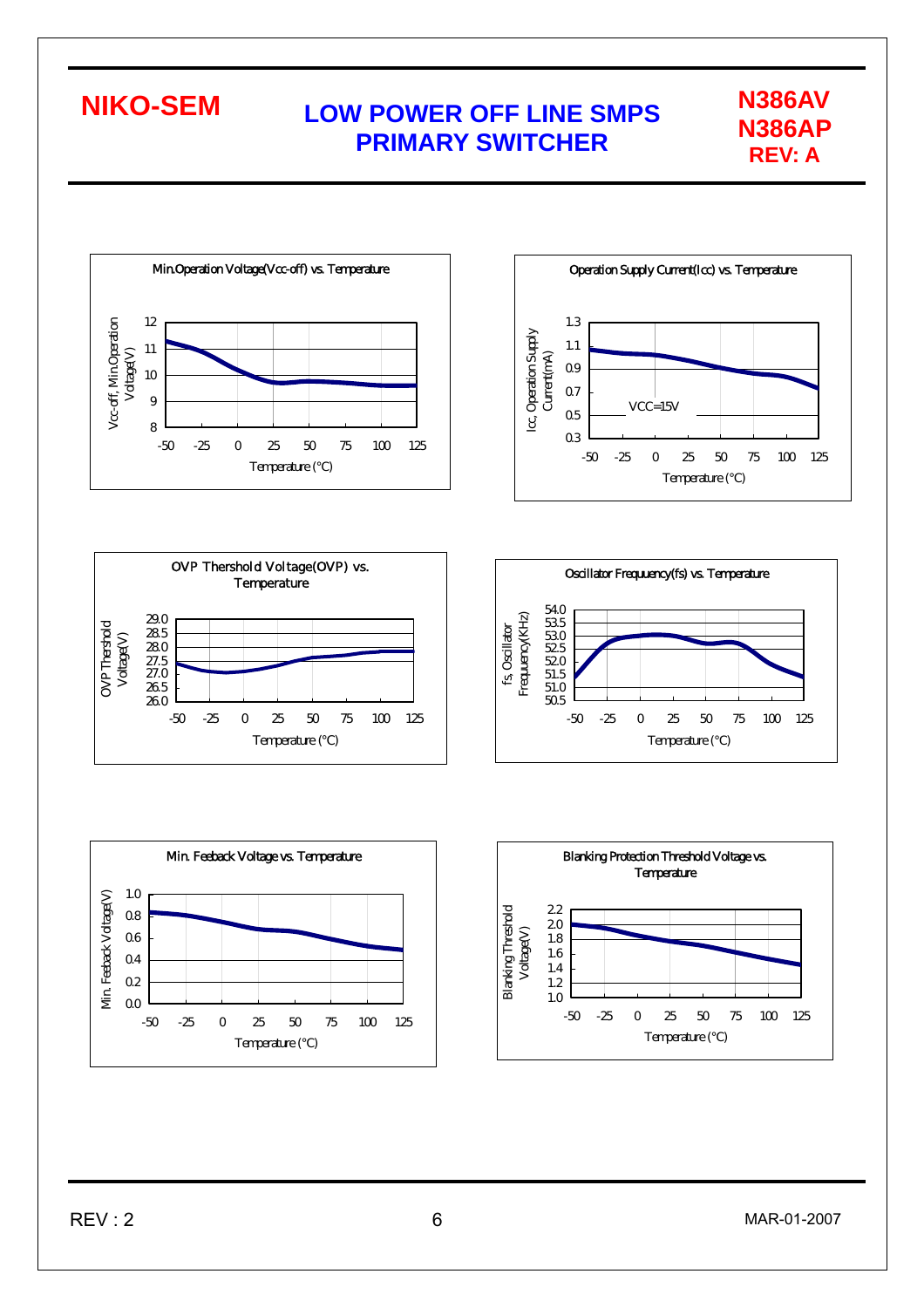**N386AP REV: A** 

### **PIN CONFIGURATION**



## **PIN FUNCTIONS**

| <b>NO</b> | <b>FUNCTION</b> | <b>DESCRIPTION</b>                                                                                                |
|-----------|-----------------|-------------------------------------------------------------------------------------------------------------------|
|           | FB.             | Voltage feedback input.                                                                                           |
| 2         | <b>BLANK</b>    | Set the blanking time to delay the protection operation.                                                          |
| 3         | <b>GND</b>      | Ground, Current return for both the signal and drive circuit.                                                     |
| 4         | <b>SO</b>       | Source of the internal power MOSFET.                                                                              |
| 5         | <b>DRAIN</b>    | Drain of the internal power MOSFET.                                                                               |
| 6         | <b>NC</b>       | Not connect.                                                                                                      |
|           | <b>VCC</b>      | Supply Voltage of this IC.                                                                                        |
| 8         | Rext            | Frequency setting pin, connects a resistor to VCC pin and a capacitor to<br>GND. (The capacitor is fixed to 47pF) |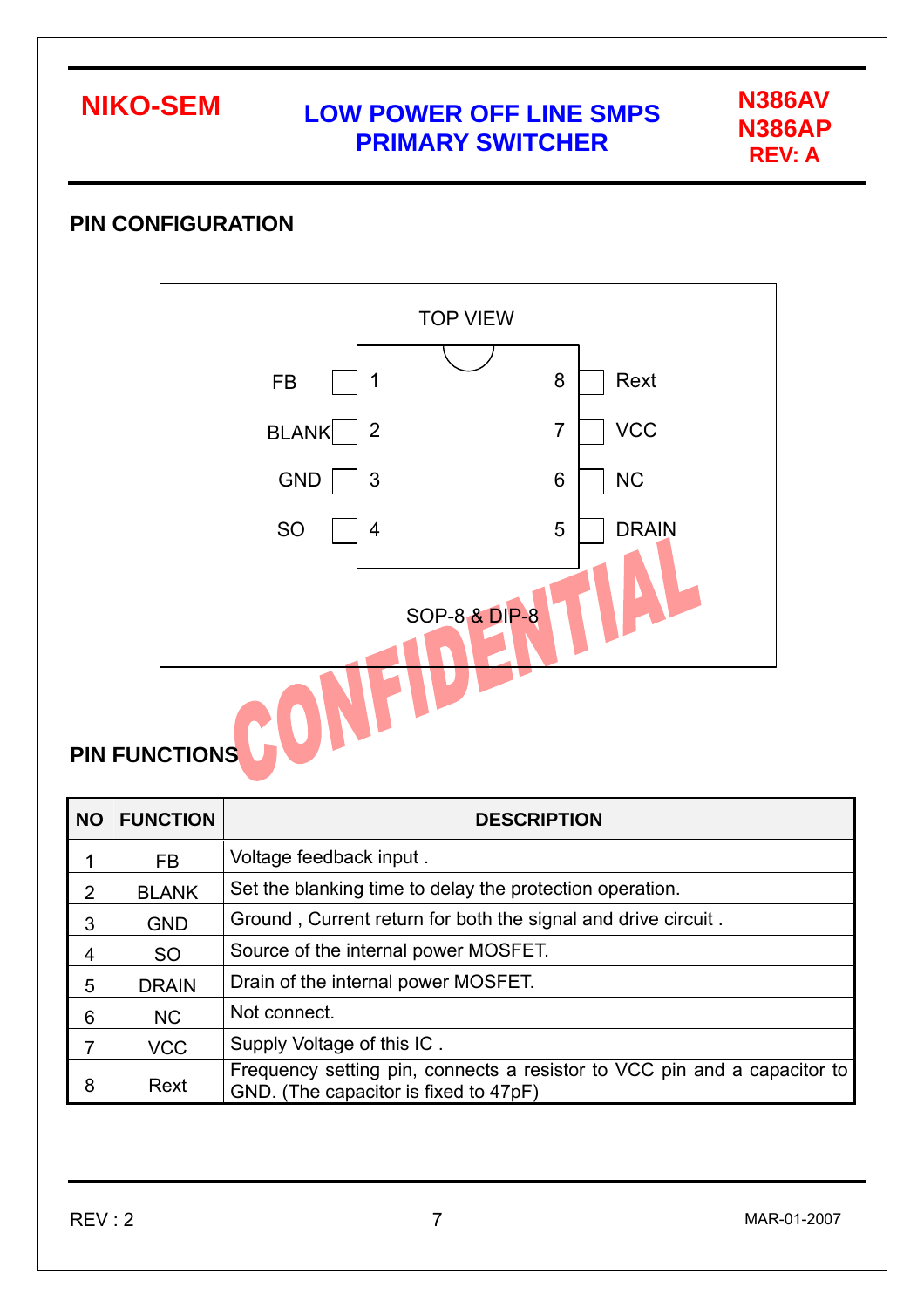

## **SOP-8 (D) MECHANICAL DATA**

| Dimension    |      | mm    |      |                  | mm          |           |             |  |
|--------------|------|-------|------|------------------|-------------|-----------|-------------|--|
|              | Min. | Typ.  | Max. | <b>Dimension</b> | Min.        | Typ.      | Max.        |  |
| A            | 4.8  | 4.9   | 5.0  | Η                | 0.5         | 0.715     | 0.83        |  |
| B            | 3.8  | 3.9   | 4.0  |                  | 0.18        | 0.254     | 0.25        |  |
| $\mathsf{C}$ | 5.8  | 6.0   | 6.2  | J                |             | 0.22      |             |  |
| D            | 0.38 | 0.445 | 0.51 | K                | $0^{\circ}$ | $4^\circ$ | $8^{\circ}$ |  |
| Е            |      | 1.27  |      |                  |             |           |             |  |
| F            | 1.35 | 1.55  | 1.75 | M                |             |           |             |  |
| G            | 0.1  | 0.175 | 0.25 | N                |             |           |             |  |



 $REV:2$  8